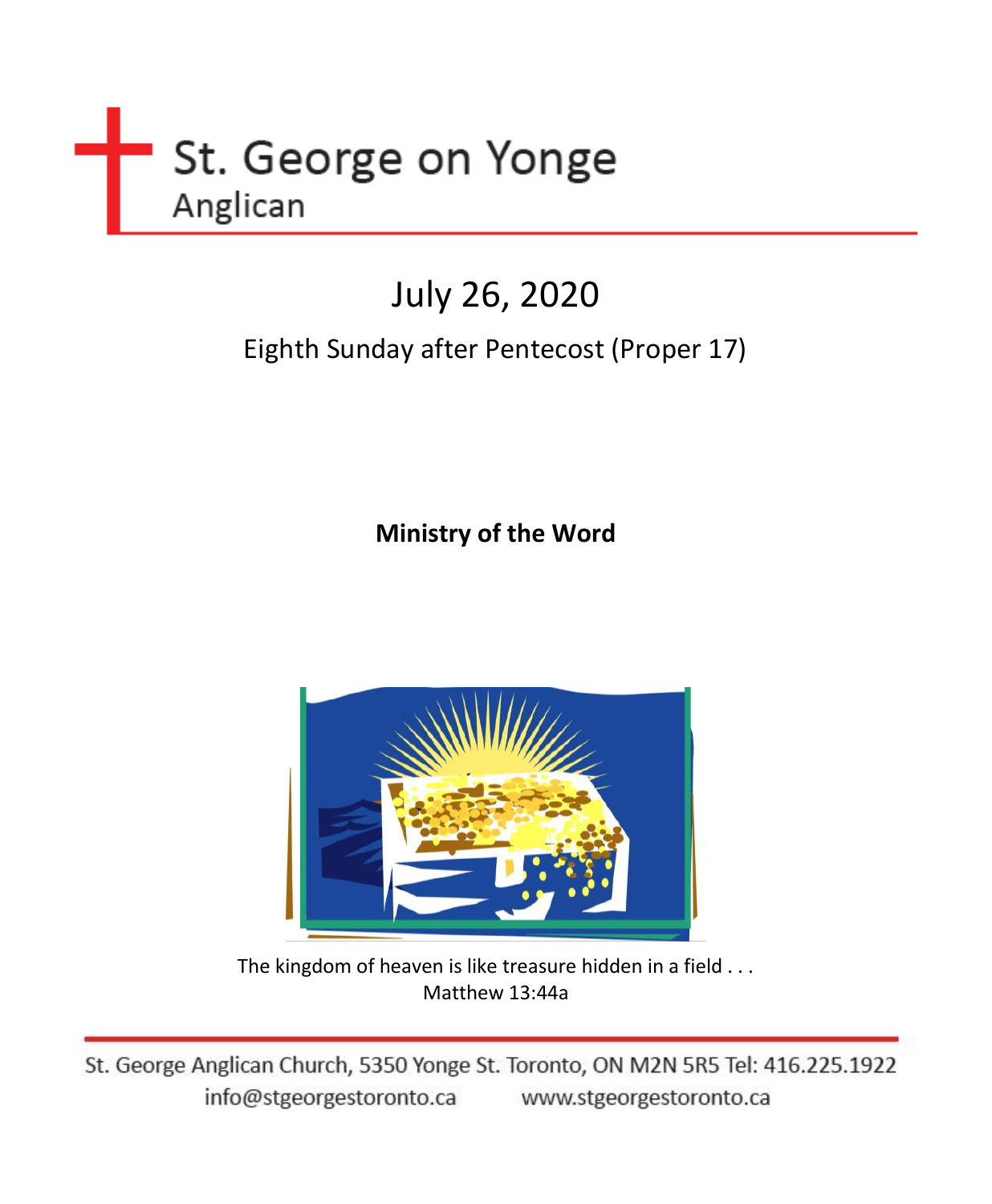### **The Gathering of the Community**

### **Prelude**

#### **Hymn** #343 "When All Thy Mercies, O My God" Text by Joseph Addison

1 When all thy mercies, O my God, my rising soul surveys, transported with the view, I'm lost in wonder, love, and praise.

4 Through every period of my life thy goodness I'll pursue, and after death, in distant worlds, the glorious theme renew.

5 Through all eternity to thee a joyful song I'll raise; for O, eternity's too short to utter all thy praise!

### **Greeting and Collect for Purity and Collect for Purity and Collect for Purity Page 185**

*Celebrant* The grace of our Lord Jesus Christ, and the love of God, and the fellowship of the Holy Spirit, be with you all.

*People* **And also with you.**

*Celebrant* Almighty God,

*People* **to you all hearts are open, all desires known, and from you no secrets are hidden. Cleanse the thoughts of our hearts by the inspiration of your Holy Spirit, that we may perfectly love you, and worthily magnify your holy name; through Christ our Lord. Amen.**

**Glory to God** [Hymn #686] **page 186 page 186** 

*Celebrant* Glory to God in the highest,

*People* **and peace to his people on earth.**

**Lord God, heavenly king, almighty God and Father, we worship you, we give you thanks, we praise you for your glory.**

**Lord Jesus Christ, only Son of the Father, Lord God, Lamb of God, you take away the sin of the world: have mercy upon us; you are seated at the right hand of the Father: receive our prayer.**

**For you alone are the Holy One, you alone are the Lord, you alone are the Most High, Jesus Christ, with the Holy Spirit, in the glory of God the Father. Amen.**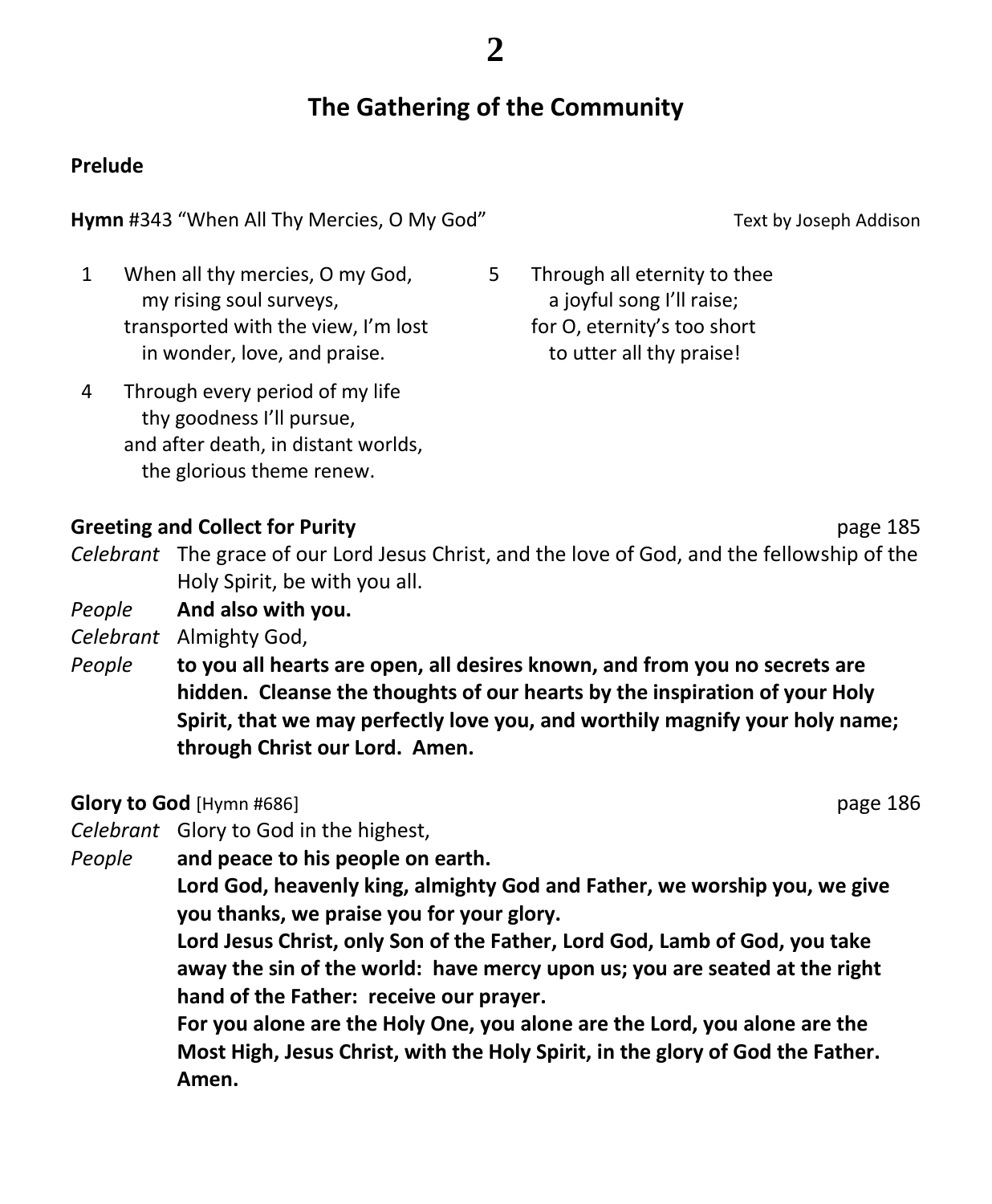### **Collect of the Day**

*Celebrant* Let us pray.

*People* **O God, the protector of all who trust in you, without whom nothing is strong, nothing is holy, increase and multiply upon us your mercy, that with you as our ruler and guide, we may so pass through things temporal, that we lose not the things eternal; through Jesus Christ our Lord, who lives and reigns with you and the Holy Spirit, one God, for ever and ever. Amen.**

### **The Proclamation of the Word**

Reading: Romans 8:26–39

*Reader* A reading from the Letter of Paul to the Romans.

<sup>26</sup> Likewise the Spirit helps us in our weakness; for we do not know how to pray as we ought, but that very Spirit intercedes with sighs too deep for words.  $^{27}$  And God, who searches the heart, knows what is the mind of the Spirit, because the Spirit intercedes for the saints according to the will of God.

<sup>28</sup> We know that all things work together for good for those who love God, who are called according to his purpose.  $^{29}$  For those whom he foreknew he also predestined to be conformed to the image of his Son, in order that he might be the firstborn within a large family. <sup>30</sup> And those whom he predestined he also called; and those whom he called he also justified; and those whom he justified he also glorified.

 $31$  What then are we to say about these things? If God is for us, who is against us?  $32$  He who did not withhold his own Son, but gave him up for all of us, will he not with him also give us everything else?  $33$  Who will bring any charge against God's elect? It is God who justifies. <sup>34</sup> Who is to condemn? It is Christ Jesus, who died, yes, who was raised, who is at the right hand of God, who indeed intercedes for us. <sup>35</sup> Who will separate us from the love of Christ? Will hardship, or distress, or persecution, or famine, or nakedness, or peril, or sword?  $36$  As it is written.

"For your sake we are being killed all day long;

we are accounted as sheep to be slaughtered."

 $37$  No, in all these things we are more than conquerors through him who loved us.  $38$  For I am convinced that neither death, nor life, nor angels, nor rulers, nor things present, nor things to come, nor powers, <sup>39</sup> nor height, nor depth, nor anything else in all creation, will be able to separate us from the love of God in Christ Jesus our Lord.

*Reader* The Word of the Lord. *People* **Thanks be to God.**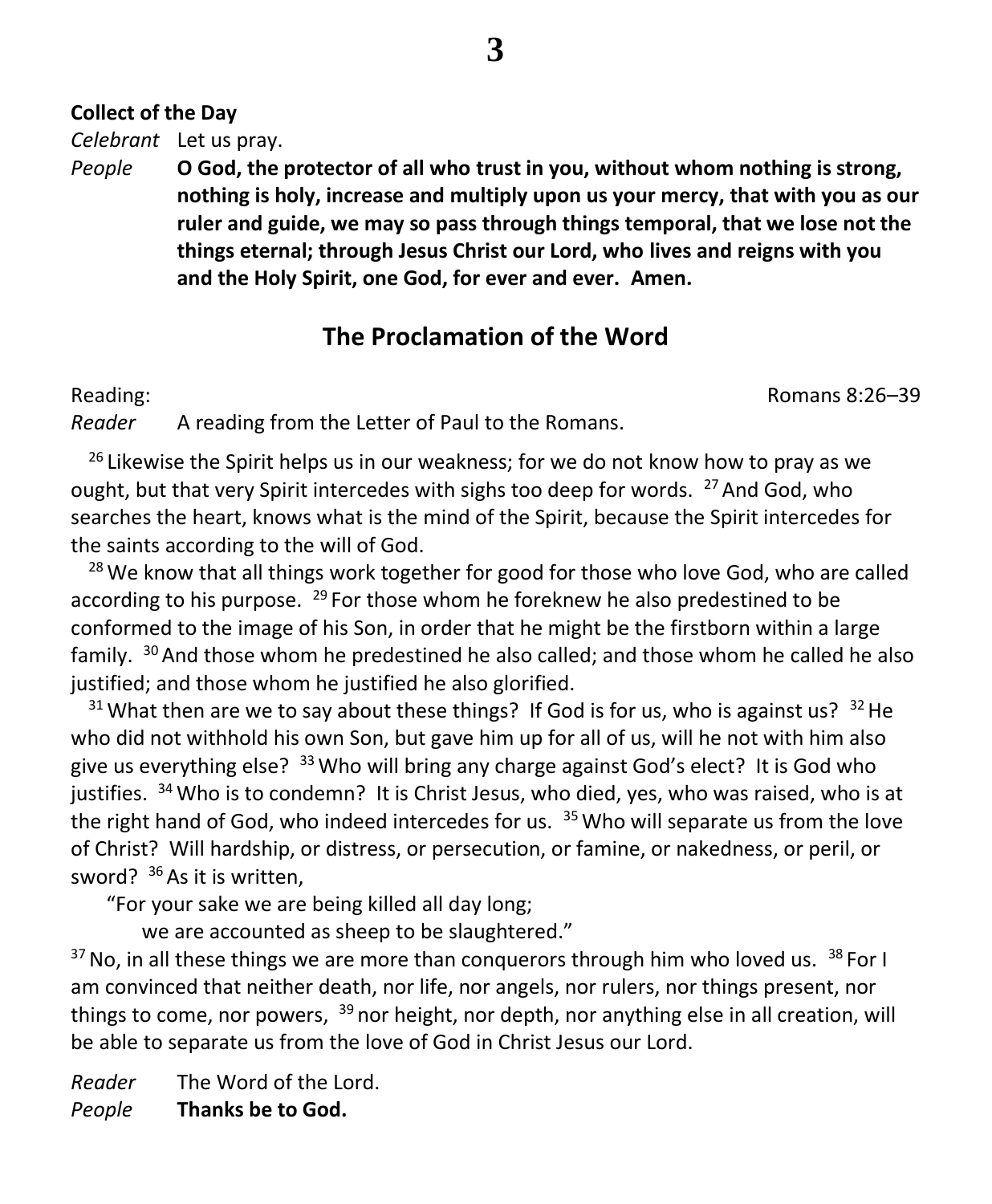### **Psalm 105:1–11**

- 1. Give thanks to the Lord and call upon his name; make known his deeds among the peoples.
- 2. Sing to him, sing praises to him, and speak of all his marvellous works.
- 3. Glory in his holy name; let the hearts of those who seek the Lord rejoice.
- 4. Search for the Lord and his strength; continually seek his face.
- 5. Remember the marvels he has done, his wonders and the judgements of his mouth,
- 6. O offspring of Abraham his servant, O children of Jacob his chosen.
- 7. He is the Lord our God; his judgements prevail in all the world.
- 8. He has always been mindful of his covenant, the promise he made for a thousand generations:
- 9. The covenant he made with Abraham, the oath that he swore to Isaac,
- 10. Which he established as a statute for Jacob, an everlasting covenant for Israel,
- 11. Saying, "To you will I give the land of Canaan to be your allotted inheritance."

**God of our salvation, through the death and resurrection of Jesus Christ, you have fulfilled your promise to our ancestors in the faith to redeem the world from slavery and to lead us into the promised land. Grant us living water from the rock and bread from heaven, that we may survive our desert pilgrimage and praise you for ever, through Jesus Christ our Redeemer. Amen.**

**4**

**Gradual Hymn** #715 "Alleluia"

Holy Gospel: Matthew 13:31–33, 44–52 *Subdeacon* The Lord be with you. *People* **And also with you.** *Subdeacon* The Holy Gospel of our Lord Jesus Christ according to Matthew.

### *People* **Glory to you, Lord Jesus Christ.**

<sup>31</sup> [Jesus] put before them another parable: "The kingdom of heaven is like a mustard seed that someone took and sowed in his field;  $32$  it is the smallest of all the seeds, but when it has grown it is the greatest of shrubs and becomes a tree, so that the birds of the air come and make nests in its branches."

 $33$  He told them another parable: "The kingdom of heaven is like yeast that a woman took and mixed in with three measures of flour until all of it was."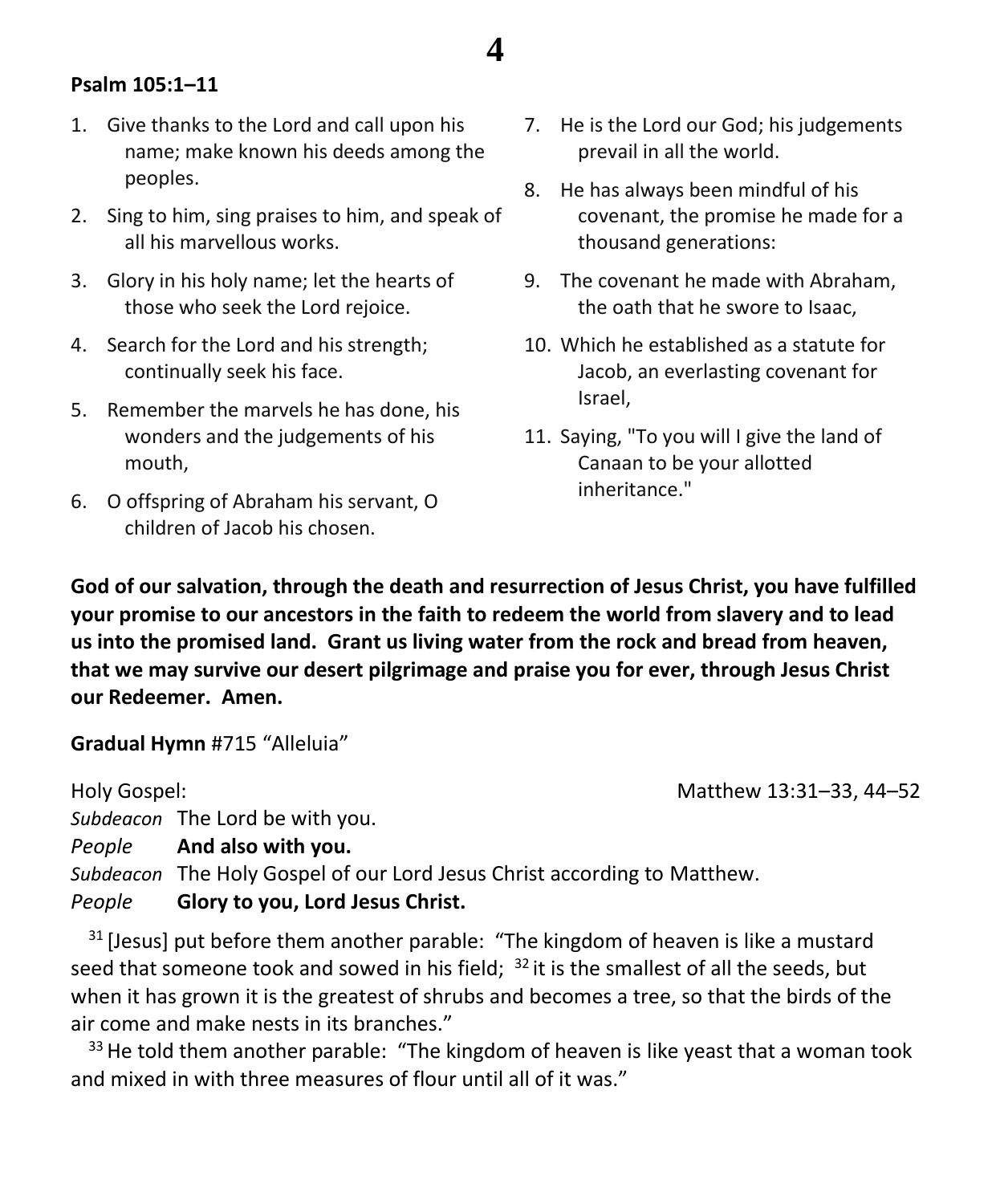### **5**

<sup>44</sup> "The kingdom of heaven is like treasure hidden in a field, which someone found and hid; then in his joy he goes and sells all that he has and buys that field.

 $45$  "Again, the kingdom of heaven is like a merchant in search of fine pearls;  $46$  on finding one pearl of great value, he went and sold all that he had and bought it.

 $47$  "Again, the kingdom of heaven is like a net that was thrown into the sea and caught fish of every kind; <sup>48</sup> when it was full, they drew it ashore, sat down, and put the good into baskets but threw out the bad.  $49$  So it will be at the end of the age. The angels will come out and separate the evil from the righteous <sup>50</sup> and throw them into the furnace of fire, where there will be weeping and gnashing of teeth.

 $51$  "Have you understood all this?" They answered, "Yes."  $52$  And he said to them, "Therefore every scribe who has been trained for the kingdom of heaven is like the master of a household who brings out of his treasure what is new and what is old."

*Subdeacon* The Gospel of Christ.

*People* **Praise to you, Lord Jesus Christ.**

Reflection

*A time for silent reflection is kept.*

### **The Nicene Creed page 188**

*Celebrant* Let us confess our faith, as we say,

*People* **We believe in one God, the Father, the Almighty, maker of heaven and earth, of all that is, seen and unseen.**

> **We believe in one Lord, Jesus Christ, the only Son of God, eternally begotten of the Father, God from God, Light from Light, true God from true God, begotten, not made, of one being with the Father. Through him all things were made. For us and for our salvation he came down from heaven: by the power of the Holy Spirit he became incarnate from the Virgin Mary, and was made man. For our sake he was crucified under Pontius Pilate; he suffered death and was buried. On the third day he rose again in accordance with the scriptures; he ascended into heaven and is seated at the right hand of the Father. He will come again in glory to judge the living and the dead, and his kingdom will have no end.**

> **We believe in the Holy Spirit, the Lord, the giver of life, who proceeds from the Father. With the Father and the Son he is worshipped and glorified. He has spoken through the prophets. We believe in one holy catholic and apostolic Church. We acknowledge one baptism for the forgiveness of sins. We look for the resurrection of the dead, and the life of the world to come. Amen.**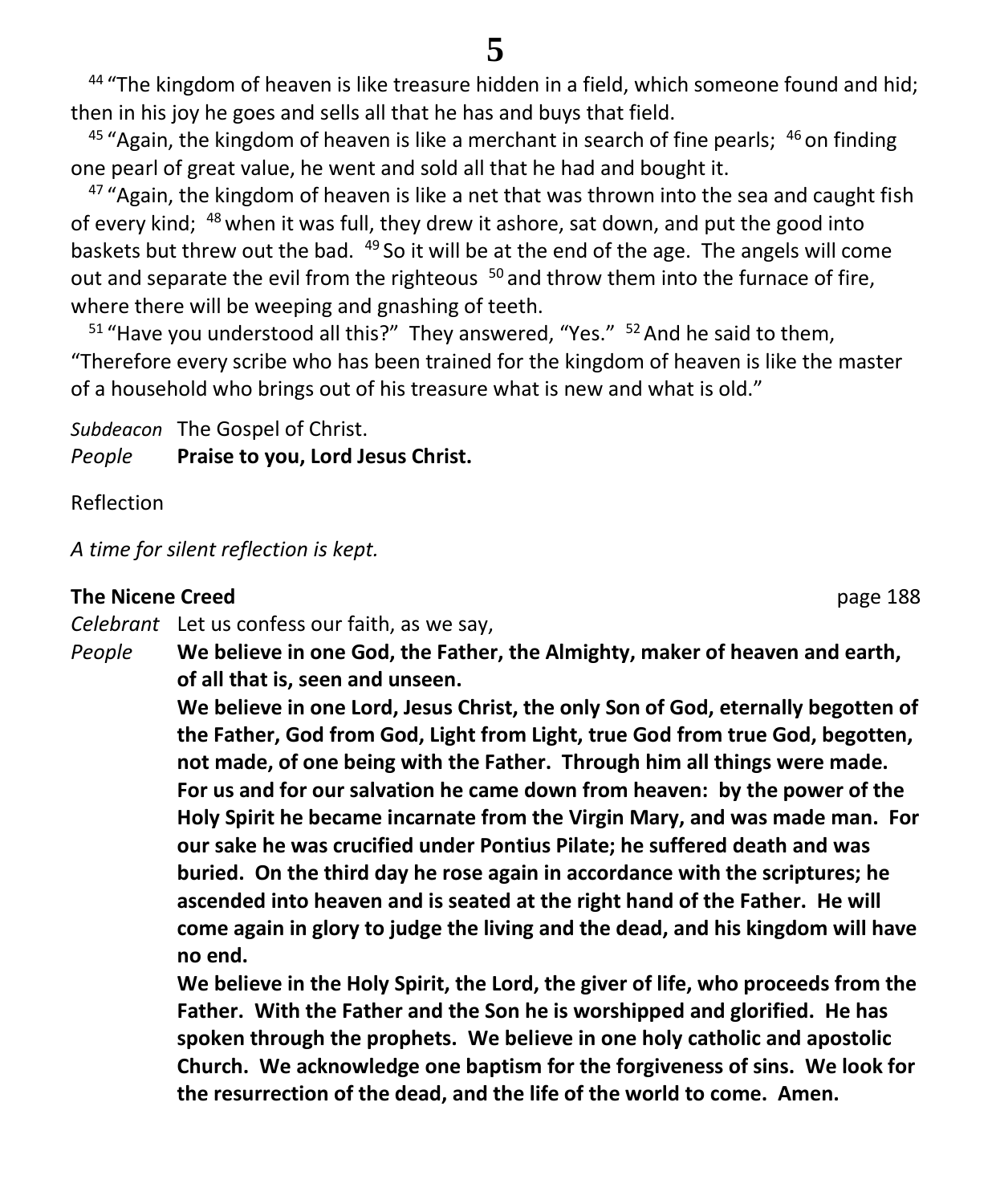### **The Prayers of the People**

*Leader* Lord, in your mercy, *People* **Hear our prayer.**

### **Confession and Absolution page 191**

*Celebrant* Dear friends in Christ, God is steadfast in love and infinite in mercy; he welcomes sinners and invites them to his table. Let us confess our sins, confident in God's forgiveness.

**6**

*Silence is kept.*

*Celebrant* Most merciful God,

- *People* **we confess that we have sinned against you in thought, word, and deed, by what we have done, and by what we have left undone. We have not loved you with our whole heart; we have not loved our neighbours as ourselves. We are truly sorry and we humbly repent. For the sake of your Son Jesus Christ, have mercy on us and forgive us, that we may delight in your will, and walk in your ways, to the glory of your name. Amen.**
- *Celebrant* Almighty God have mercy upon you, pardon and deliver you from all your sins, confirm and strengthen you in all goodness, and keep you in eternal life; through Jesus Christ our Lord. **Amen.**

### **The Lord's Prayer**

*Celebrant* And now, as our Saviour Christ hath taught us, we are bold to say:

*People* **Our Father, who art in heaven, hallowed be thy name, thy kingdom come, thy will be done, on earth as it is in heaven. Give us this day our daily bread. And forgive us our trespasses, as we forgive those who trespass against us. And lead us not into temptation, but deliver us from evil. For thine is the kingdom, the power, and the glory, for ever and ever. Amen.**

### **The Peace** page 192

*Celebrant* The peace of the Lord be always with you. *People* **And also with you.**

### **The Prayer over the Gifts**

*Celebrant* Let us pray.

*People* **God of grace, accept all we offer you this day, as we look toward the glory you have promised. This we ask in the name of Jesus Christ our Lord. Amen.**